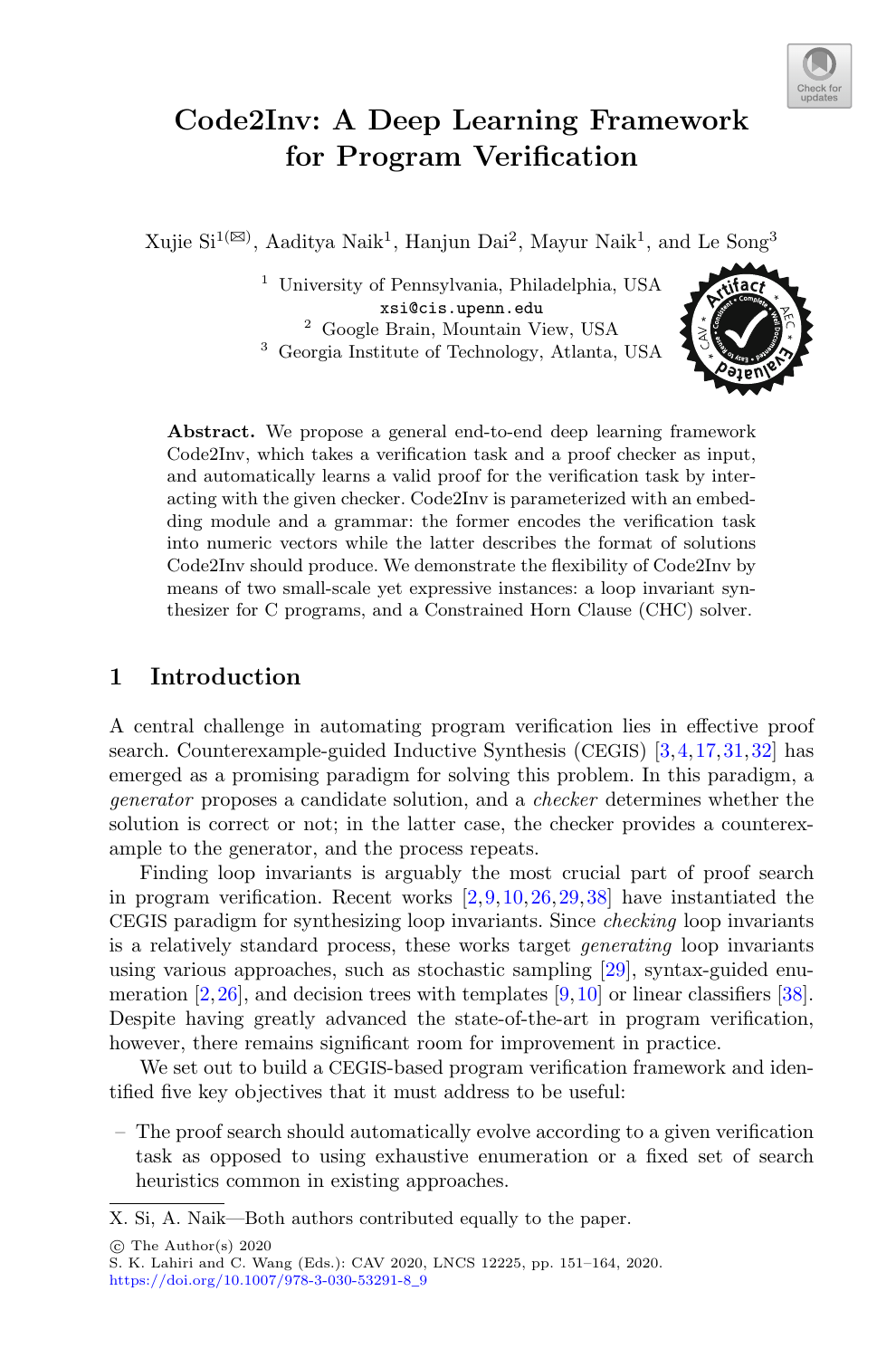- The framework should be able to transfer knowledge across programs, that is, past runs should boost performance on similar programs in the future, which is especially relevant for CI/CD settings [\[15](#page-11-3)[,20](#page-11-4),[25\]](#page-12-5).
- The framework should be able to adapt to generate different kinds of invariants (e.g. non-linear or with quantifiers) beyond linear invariants predominantly targeted by existing approaches.
- The framework should be extensible to a new domain (e.g. constraint solvingbased) by simply switching the underlying checker.
- The generated invariants should be natural, e.g. avoid overfitting due to human-induced biases in the proof search heuristic or invariant structure commonly imposed through templates.

We present Code2Inv, an end-to-end deep learning framework which aims to realize the above objectives. Code2Inv has two key differences compared to existing CEGIS-based approaches. First, instead of simply focusing on counterexamples but ignoring program structure, Code2Inv learns a neural representation of program structure by leveraging graph neural networks  $[8,11,19,28]$  $[8,11,19,28]$  $[8,11,19,28]$  $[8,11,19,28]$  $[8,11,19,28]$  $[8,11,19,28]$ , which enable to capture structural information and thereby generalize to different but structurally similar programs. Secondly, Code2Inv reduces loop invariant generation into a deep reinforcement learning problem [\[22](#page-11-8)[,34](#page-12-7)]. No search heuristics or training labels are needed from human experts; instead, a neural policy for loop invariant generation can be automatically learned by interacting with the given proof checker on the fly. The learnable neural policy generates a loop invariant by taking a sequence of actions, which can be flexibly controlled by a grammar that defines the structure of loop invariants. This decoupling of the action definition from policy learning enables Code2Inv to adapt to different loop invariants or other reasoning tasks in a new domain with almost no changes except for adjusting the grammar or the underlying checker.

We summarize our contributions as follows:

- We present a framework for program verification, Code2Inv, which leverages deep learning and reinforcement learning through the use of graph neural network, tree-structured long short-term memory network, attention mechanism, and policy gradient.
- We show two small-scale yet expressive instances of Code2Inv: a loop invariant synthesizer for C programs and a Constrained Horn Clause (CHC) solver.
- We evaluate Code2Inv on a suite of 133 C programs from SyGuS [\[2\]](#page-10-2) by comparing its performance with three state-of-the-art approaches and showing that the learned neural policy can be transferred to similar programs.
- We perform two case studies showing the flexibility of Code2Inv on different classes of loop invariants. We also perform a case study on the naturalness of the loop invariants generated by various approaches.

## **2 Background**

In this section, we introduce artificial neural network concepts used by Code2Inv. A multilayer perceptron (MLP) is a basic neural network model which can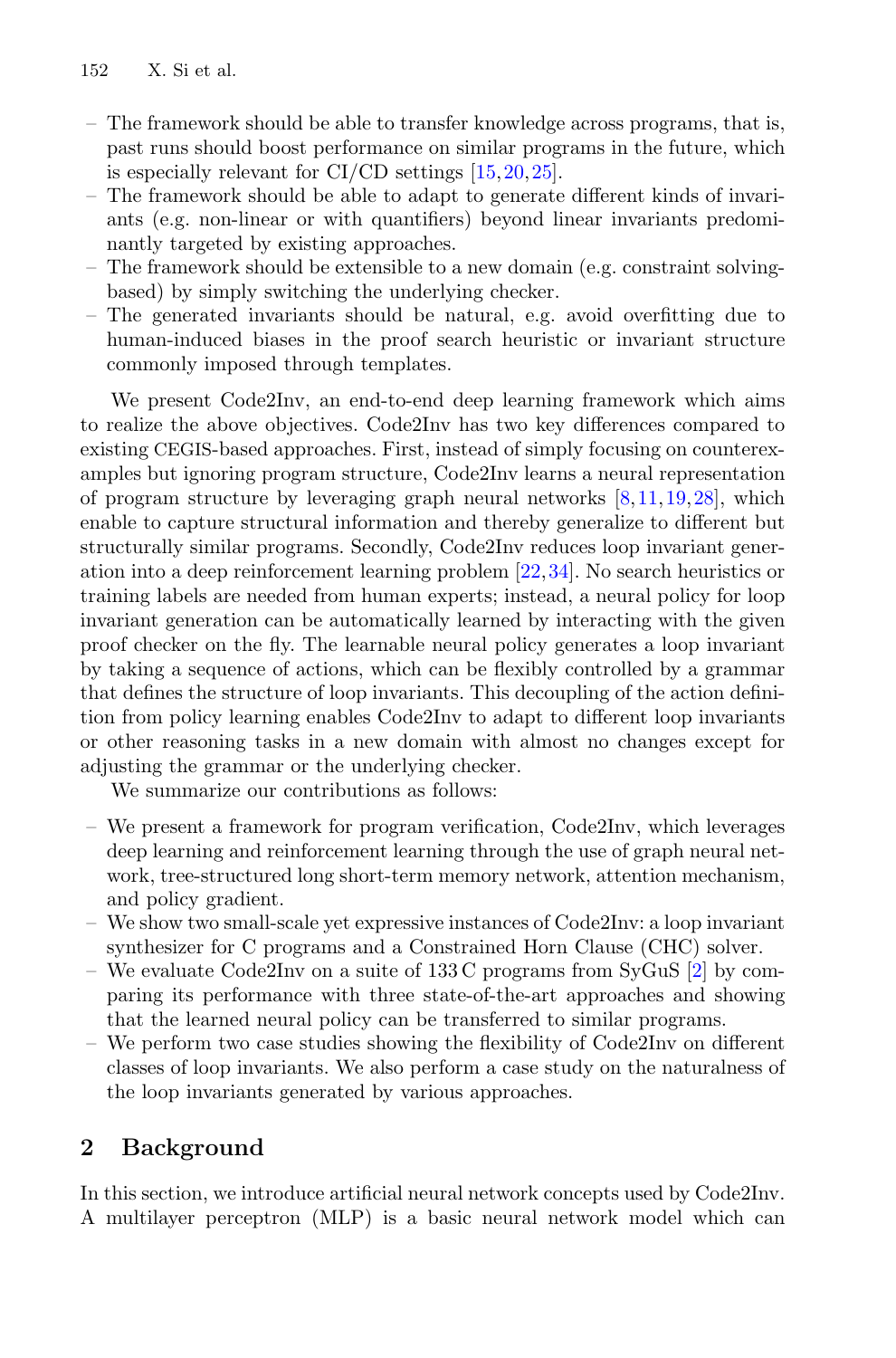approximate an arbitrary continuous function  $y = f^*(x)$ , where **x** and **y** are numeric vectors. An MLP defines a mapping  $\mathbf{v} = f(\mathbf{x}; \theta)$ , where  $\theta$ denotes weights of connections, which are usually trained using gradient descent methods.

Recurrent neural networks (RNNs) approximate the mapping from a sequence of inputs  $\mathbf{x}^{(1)},...,\mathbf{x}^{(t)}$  to either a single output **y** or a sequence of outputs  $\mathbf{y}^{(1)}, ..., \mathbf{y}^{(t)}$ . An RNN defines a mapping  $\mathbf{h}^{(t)} = f(\mathbf{h}^{(t-1)}, \mathbf{x}^{(t)}; \theta)$ , where  $\mathbf{h}^{(t)}$  is the hidden state, from which the final output  $\mathbf{y}^{(t)}$  can be computed (e.g. by a non-linear transformation or an MLP). A common RNN model is the long short-term memory network (LSTM) [\[16](#page-11-9)] which is used to learn long-term dependencies. Two common variants of LSTM are gated recurrent units (GRUs) [\[7\]](#page-11-10) and tree-structured LSTM (Tree-LSTM) [\[35](#page-12-8)]. The former simplifies the LSTM for efficiency while the latter extends the modeling ability to tree structures.

In many domains, graphs are used to represent data with rich structure, such as programs, molecules, social networks, and knowledge bases. Graph neural networks (GNNs)  $[1,8,11,19,36]$  $[1,8,11,19,36]$  $[1,8,11,19,36]$  $[1,8,11,19,36]$  $[1,8,11,19,36]$  $[1,8,11,19,36]$  are commonly used to learn over graphstructured data. A GNN learns an embedding (i.e. real-valued vector) for each node of the given graph using a recursive neighborhood aggregation (or neural message passing) procedure. After training, a node embedding captures the structural information within the node's  $K$ -hop neighborhood, where  $K$  is a hyper-parameter. A simple aggregation of all node embeddings or pooling [\[37\]](#page-12-10) according to the graph structure summarizes the entire graph into an embedding. GNNs are parametrized with other models such as MLPs, which are the learnable non-linear transformations used in message passing, and GRUs, which are used to update the node embedding.

Lastly, the generalization ability of neural networks can be improved by an external memory [\[12,](#page-11-11)[13](#page-11-12)[,33](#page-12-11)] which can be accessed using a differentiable *attention mechanism* [\[5\]](#page-10-4). Given a set of neural embeddings, which form the external memory, an attention mechanism assigns a likelihood to each embedding, under a given neural context. These likelihoods guide the selection of decisions that are represented by the chosen embeddings.

### **3 Framework**

We first describe the general framework, Code2Inv, and then illustrate two instances, namely, a loop invariant synthesizer for C programs and a CHC solver.

Figure [1](#page-3-0) defines the domains of program structures and neural structures used in Code2Inv. The framework is parameterized by graph constructors  $\mathcal G$  that produce graph representations of verification instance  $T$  and invariant grammar  $A$ , denoted  $G_{\text{inst}}$  and  $G_{\text{inv}}$ , respectively. The invariant grammar uses placeholder symbols H, which represent *abstract* values of entities such as variables, constants, and operators, and will be replaced by *concrete* values from the verification instance during invariant generation. The framework requires a black-box function *check* that takes a verification instance T and a candidate invariant *inv*, and returns success (denoted  $\bot$ ) or a counterexample *cex*.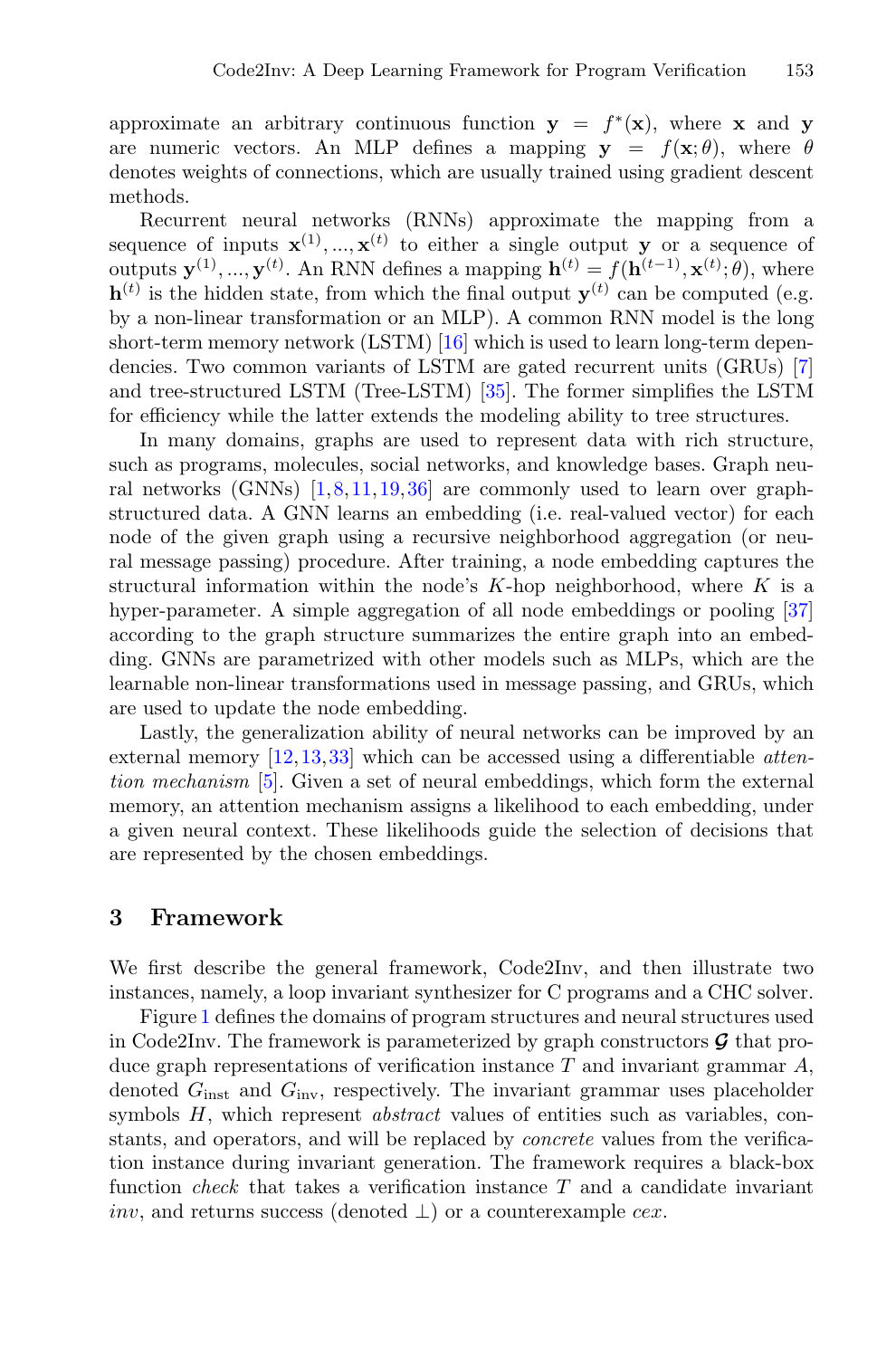| $A = \langle \Sigma \uplus H, N, P, S \rangle$<br>(invariant grammar)<br>$x \in H \oplus N$<br>(set of placeholder symbols and non-terminals)<br>$v \in \Sigma$<br>(set of terminals)<br>(set of non-terminals)<br>$n \in N$<br>(production rule)<br>$p \in P$<br>S<br>(start symbol)<br>$inv \in \mathcal{L}(A)$<br>(invariant candidate)<br>$cex \in \mathbb{C}$<br>(counterexample)<br>$C \in \mathcal{P}(\mathbb{C})$<br>(set of counterexamples)<br>$check(T, inv) \in {\{\perp\}} \cup \mathbb{C}$<br>(invariant validation) | $\mathcal{G}(T) = G_{\text{inst}}$<br>$\mathcal{G}(A) = G_{\text{inv}}$ | $(G_{\text{inst}})$ is graph representation of verification instance T)<br>$(G_{\text{inv}})$ is graph representation of <i>invariant grammar A</i> ) |
|------------------------------------------------------------------------------------------------------------------------------------------------------------------------------------------------------------------------------------------------------------------------------------------------------------------------------------------------------------------------------------------------------------------------------------------------------------------------------------------------------------------------------------|-------------------------------------------------------------------------|-------------------------------------------------------------------------------------------------------------------------------------------------------|
|                                                                                                                                                                                                                                                                                                                                                                                                                                                                                                                                    |                                                                         |                                                                                                                                                       |
|                                                                                                                                                                                                                                                                                                                                                                                                                                                                                                                                    |                                                                         |                                                                                                                                                       |
|                                                                                                                                                                                                                                                                                                                                                                                                                                                                                                                                    |                                                                         |                                                                                                                                                       |

### Domains of Neural Structures:

|                                                                                                             | $\pi = \langle \nu_{\rm T}, \nu_{\rm A}, \eta_{\rm T}, \eta_{\rm A}, \alpha_{\rm ctx}, \epsilon_{\rm inv} \rangle$ | (neural policy)                                                  |
|-------------------------------------------------------------------------------------------------------------|--------------------------------------------------------------------------------------------------------------------|------------------------------------------------------------------|
| d                                                                                                           |                                                                                                                    | (positive integer size of embedding)                             |
| $\nu_{\rm T}, \eta_{\rm T}(G_{\rm inst}) \in \mathbb{R}^{ G_{\rm inst}  \times d}$                          |                                                                                                                    | (graph embedding of verification instance)                       |
| $\nu_{\mathrm{A}},~\eta_{\mathrm{A}}\big(G_{\mathrm{inv}}\big)~\in~\mathbb{R}^{ G_{\mathrm{inv}} \times d}$ |                                                                                                                    | (graph embedding of invariant grammar)                           |
| $\mathit{ctx} \in \mathbb{R}^d$                                                                             |                                                                                                                    | (neural context)                                                 |
| state $\in \mathbb{R}^d$                                                                                    |                                                                                                                    | (partially generated invariant state)                            |
|                                                                                                             | $\alpha_{\text{ctx}} \in \mathbb{R}^d \times \mathbb{R}^d \rightarrow \mathbb{R}^d$                                | (attention context)                                              |
|                                                                                                             | $\epsilon_{\text{inv}} \in \mathcal{L}(A) \to \mathbb{R}^d$                                                        | (invariant encoder)                                              |
|                                                                                                             | $aggregate \in \mathbb{R}^{\hat{k} \times \hat{d}} \rightarrow \mathbb{R}^d$                                       | (aggregation of embeddings)                                      |
| $\nu_A[n] \in \mathbb{R}^{k \times d}$                                                                      |                                                                                                                    | (embedding of production rules for non-terminal $n$ ,            |
|                                                                                                             |                                                                                                                    | where k is number of production rules of n in $G_{\text{inv}}$ ) |
| $\nu_{\rm T}[h] \in \mathbb{R}^{k \times d}$                                                                |                                                                                                                    | (embedding of nodes annotated by placeholder $h$ ,               |
|                                                                                                             |                                                                                                                    | where k is number of nodes annotated by h in $G_{inst}$ )        |
|                                                                                                             |                                                                                                                    |                                                                  |

<span id="page-3-0"></span>**Fig. 1.** Semantic domains.  $\mathcal{L}(A)$  denotes the set of all sentential forms of A.

The key component of the framework is a neural policy  $\pi$  which comprises four neural networks. Two graph neural networks,  $\eta_T$  and  $\eta_A$ , are used to compute neural embeddings,  $\nu_{\rm T}$  and  $\nu_{\rm A}$ , for graph representations  $G_{\rm inst}$  and  $G_{\rm inv}$ , respectively. The neural network  $\alpha_{\rm{ctx}}$ , implemented as a GRU, maintains the attention context *ctx* which controls the selection of the production rule to apply or the concrete value to replace a placeholder symbol at each step of invariant generation. The neural network  $\epsilon_{\rm inv}$ , implemented as a Tree-LSTM, encodes the partially generated invariant into a numeric vector denoted *state*, which captures the state of the generation that is used to update the attention context *ctx*.

Algorithm [1](#page-4-0) depicts the main algorithm underlying Code2Inv. It takes a verification instance and a proof checker as input and produces an invariant that suffices to verify the given instance<sup>[1](#page-3-1)</sup>. At a high level,  $Code2Inv$  learns a neural policy, in lines 1–5. The algorithm first initializes the neural policy and the set of counterexamples (line  $1-2$ ). The algorithm then iteratively samples a candidate invariant (line 4) and improves the policy using a reward for the new

<span id="page-3-1"></span><sup>1</sup> Fuzzers may be applied first so that the confidence of existence of a proof is high.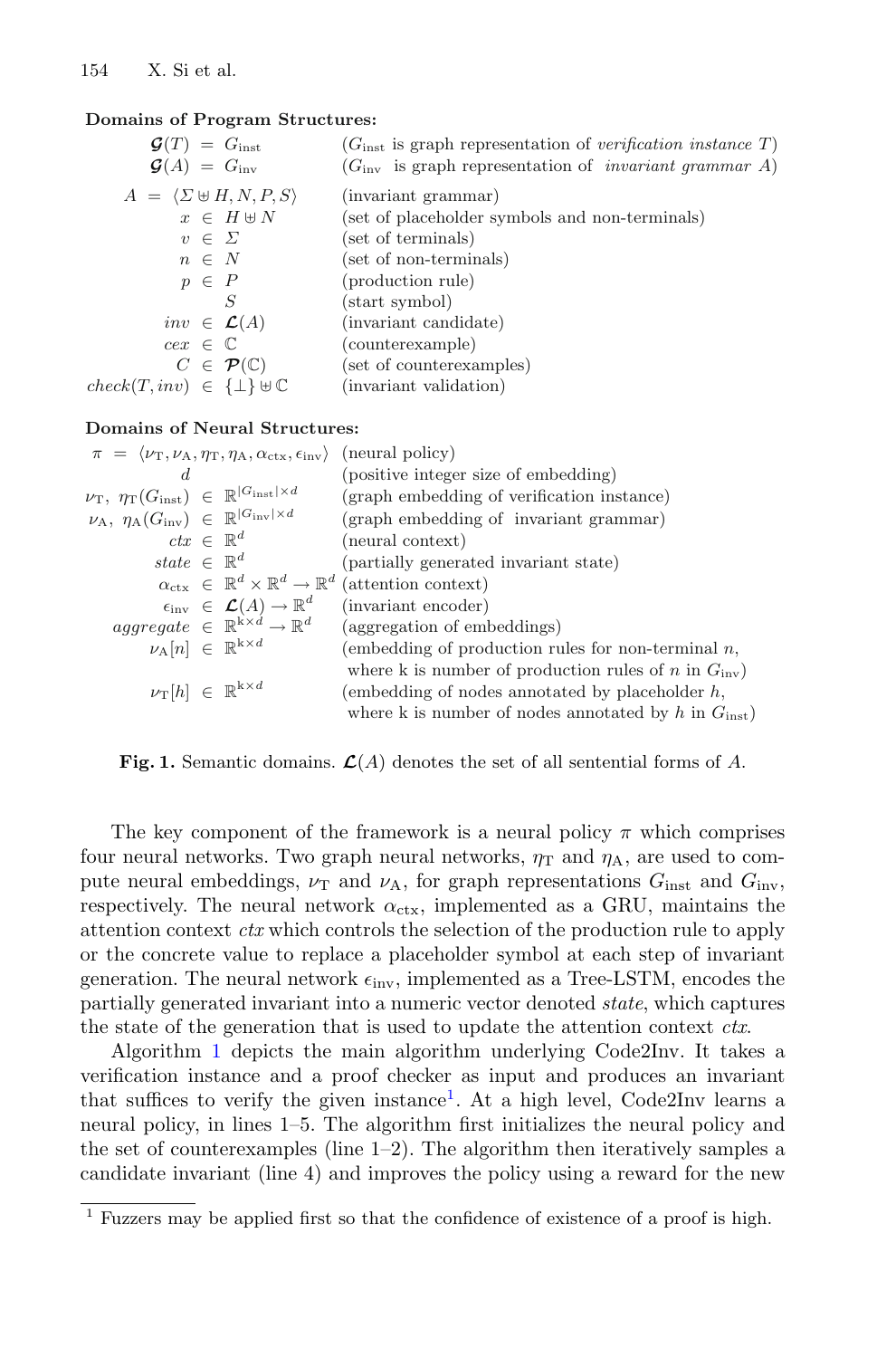```
Algorithm 1. Code2Inv Framework
```

```
Input: a verification instance T and a proof checker check
      Output: a invariant inv satisfying check(T, inv) = \botParameter: graph constructor \mathcal G and invariant grammar A
  1 \pi ← initPolicy(T, A)<br>2 C ← Ø
  2^{\circ} C ← \psi<br>2 while true do
  4 inv \leftarrow \text{sample}(\pi, T, A)<br>5 \langle \pi, C \rangle \leftarrow \text{improve}(\pi, in)\langle \pi, C \rangle \leftarrowimprove(\pi, inv, C)6 Function initPolicy(T, A)<br>7 Initialize weights of n_T,
  7 Initialize weights of \eta_{\text{T}}, \eta_{\text{A}}, \alpha_{\text{ctx}}, \epsilon_{\text{inv}} with random values <br>8 \nu_{\text{T}} \leftarrow \eta_{\text{T}}(\mathcal{G}(T))8 \nu_{\text{T}} \leftarrow \eta_{\text{T}}(\mathcal{G}(T))<br>9 \nu_{\text{A}} \leftarrow n_{\text{A}}(\mathcal{G}(A))9 \nu_A \leftarrow \eta_A(\mathcal{G}(A))<br>
10 return (\nu_T, \nu_A)return \langle \nu_{\rm T}, \nu_{\rm A}, \eta_{\rm T}, \eta_{\rm A}, \alpha_{\rm ctx}, \epsilon_{\rm inv} \rangle11 <b>Function sample(\pi, T, A)<br>12 \mid inv \leftarrow A.S
\begin{array}{c|c}\n\mathbf{12} & inv \leftarrow A.S \\
\mathbf{13} & \mathbf{14} & \mathbf{15}\n\end{array}13 ctx ← aggregate(\pi.\nu_{\rm T})<br>14 while inv is partially d
               14 while inv is partially derived do
15 x \leftarrow leftmost non-terminal or placeholder symbol in inv<br>
16 \begin{bmatrix} x \leftarrow \pi, \epsilon_{\text{inv}}(inv) \end{bmatrix}16 state ← \pi.\epsilon_{\text{inv}}(inv)<br>17 ctr ← \pi \text{ over } (ctr, s)17 ctx \leftarrow \pi.\alpha_{\text{ctx}}(ctx, state)<br>
18 if x is non-terminal the
                       18 if x is non-terminal then
19 p \leftarrow \text{attention}(ctx, \pi.\nu_A[x], \mathcal{G}(A))<br>20 expand inv according to p
\begin{array}{c|c} \text{20} \\ \text{21} \end{array} expand inv according to p<br>else
                       21 else
22 v \leftarrow attention(ctx, \pi \cdot \nu_{\text{T}}[x], \mathcal{G}(T))<br>
23 replace x in inv with v
                               replace x in inv with v24 return inv
25 Function improve(\pi, inv, C)<br>26 \mid n \leftarrow number of counter-ex-
26 n ← number of counter-examples C that inv can satisfy<br>
<sup>27</sup> if n = |C| then
\begin{array}{|c|c|c|c|}\n\hline\n\text{27} & \text{if } n = |C| \text{ then} \\
\hline\n\text{28} & & cex \leftarrow check\n\end{array}28 cex ← check(T, inv)<br>29 if cex = 1 then
29 if cex = \perp then<br>30 i save inv and
30 31 save inv and weights of \pi<br>211 exit
                                                                                                       31 exit // a sufficient invariant is found
32 else
33 \begin{array}{|c|c|c|c|c|} \hline \quad & C \leftarrow C \cup \{cex\} \end{array}34 r \leftarrow n / |C|<br>
35 \pi \leftarrow \text{updatePolicy}(\pi, r)<br>
36 return \pi C \setminus36 return \langle \pi, C \rangle37 Function updatePolicy(\pi, r)<br>38 Update weights of \pi. n_{\text{T}}, \pi38 Update weights of \pi.\eta_T, \pi.\eta_A, \pi.\alpha_{\text{ctx}}, \pi.\epsilon_{\text{inv}}, \pi.\nu_T, \pi.\nu_A by standard policy gradient [34] using reward r
               39 standard policy gradient [34] using reward r
40 Function attention(ctx, \nu, G)<br>41 Return node t in G such the
41 Return node t in G such that dot product of ctx and \nu[t]<br>42 is maximum over all nodes of G
               is maximum over all nodes of {\cal G}
```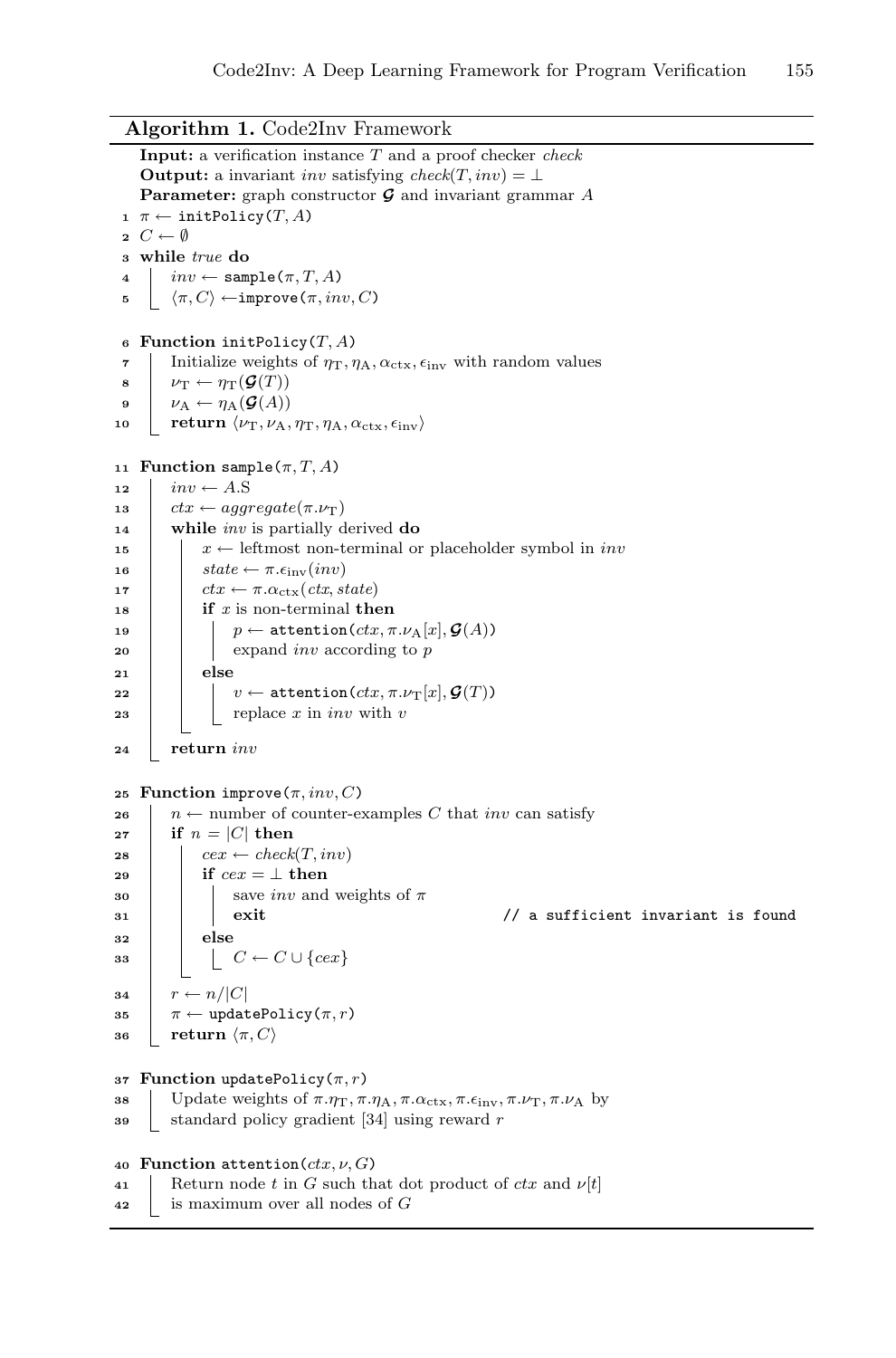candidate based on the accumulated counterexamples (line 5). We next elucidate upon the initialization, policy sampling, and policy improvement procedures.

**Initialization.** The initralized procedure (line  $6-10$ ) initializes the neural policy. All four neural networks are initialized with random weights (line 7), and graph embeddings  $\nu_{\rm T}, \nu_{\rm A}$  for verification task T and invariant grammar A are computed by applying corresponding graph neural networks  $\eta_T$ ,  $\eta_A$  to their graph representations  $\mathcal{G}(T), \mathcal{G}(A)$  respectively. Alternatively, the neural networks can be initialized with pre-trained weights, which can boost overall performance.

**Neural Policy Sampling.** The sample procedure (lines 11–24) generates a candidate invariant by executing the current neural policy. The candidate is first initialized to the start symbol of the given grammar (line 12), and then updated iteratively (lines 14–23) until it is complete (i.e. there are no nonterminals). Specifically, the candidate is updated by either expanding its leftmost non-terminal according to one of its production rules (lines 19–20) or by replacing its leftmost placeholder symbol with some concrete value from the verification instance (lines 22–23). The selection of a production rule or concrete value is done through an *attention mechanism*, which picks the most likely one according to the current context and corresponding region of external memory. The neural context is initialized to the aggregation of embeddings of the given verification instance (line 13), and then maintained by  $\alpha_{\text{ctx}}$  (line 17) which, at each step, incorporates the neural state of the partially generated candidate invariant (line 16), where the neural state is encoded by  $\epsilon_{\text{inv}}$ .

**Neural Policy Improvement.** The improve procedure (lines 25–36) improves the current policy by means of a *continuous* reward. Simply checking whether the current candidate invariant is sufficient or not yields a discrete reward of 1 (yes) or 0 (no). This reward is too sparse to improve the policy, since most candidate invariants generated are insufficient, thereby almost always yielding a zero reward. Code2Inv addresses this problem by accumulating counterexamples provided by the checker. Whenever a new candidate invariant is generated, Code2Inv tests the number of counterexamples it can satisfy (line 26), and uses the fraction of satisfied counterexamples as the reward (line 34). If all counterexamples are satisfied, Code2Inv queries the checker to validate the candidate (line 28). If the candidate is accepted by the checker, then a sufficient invariant was found, and the learned weights of the neural networks are saved for speeding up similar verification instances in the future (lines 29–31). Otherwise, a new counterexample is accumulated (line 33). Finally, the neural policy (including the neural embeddings) is updated based on the reward.

**Framework Instantiations.** We next show two instantiations of Code2Inv by customizing the graph constructor  $\mathcal{G}$ . Specifically, we demonstrate two scenarios of graph construction: 1) by carefully exploiting task specific knowledge, and 2) with minimum information of the given task.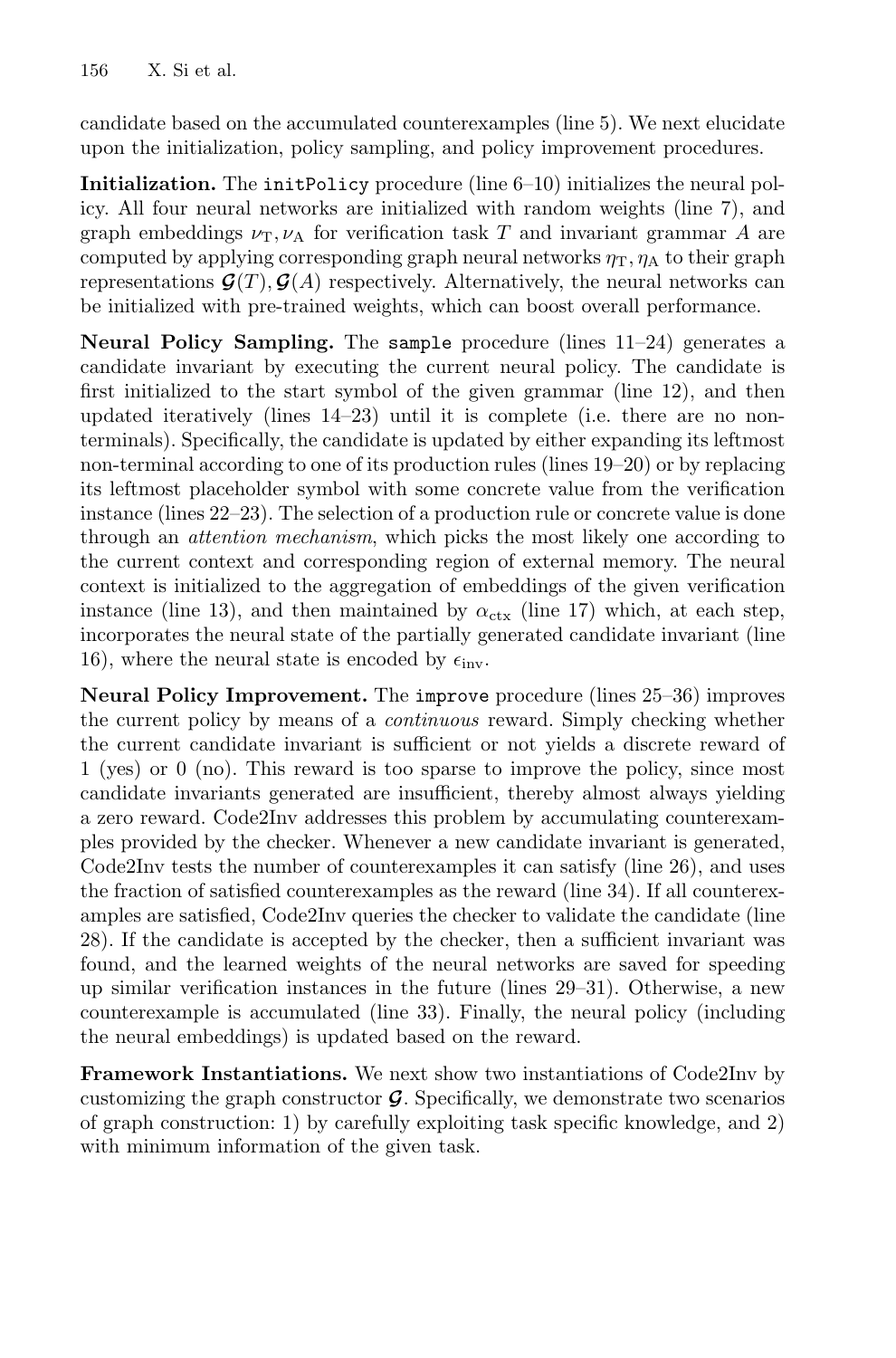

<span id="page-6-0"></span>**Fig. 2.** (a) C program snippet in SSA form; (b) its graph representation.

*Instantiation to Synthesize Loop Invariants for C Programs.* An effective graph representation for a C program should reflect its control-flow and data-flow information. We leverage the static single assignment (SSA) transformation for this purpose. Figure [2](#page-6-0) illustrates the graph construction process. Given a C program, we first apply SSA transformation as shown in Fig. [2a](#page-6-0), from which a graph is constructed as shown in Fig. [2b](#page-6-0). The graph is essentially abstract syntax trees (ASTs) augmented with control-flow (black dashed) edges and data-flow (blue dashed) edges. Different types of edges will be modeled as different message passing channels used in graph neural networks so that rich structural information can be captured more effectively by the neural embeddings. Furthermore, certain nodes (marked black) are annotated with placeholder symbols and will be used to fill corresponding placeholders during invariant generation. For instance, variables x and y are annotated with VAR, integer values 1000 and 1 are annotated with CONST, and the operator  $\leq$  is annotated with OP.



<span id="page-6-1"></span>**Fig. 3.** (a) CHC instance snippet; (b) node representation for the CHC example; (c) example of invariant grammar; (d) node representation for the grammar.

*Instantiation to Solve Constrained Horn Clauses (CHC).* CHC are a uniform way to represent recursive, inter-procedural, and multi-threaded programs, and serve as a suitable basis for automatic program verification [\[6](#page-11-13)] and refinement type inference [\[21\]](#page-11-14). Solving a CHC instance involves determining unknown predicates that satisfy a set of logical constraints. Figure [3a](#page-6-1) shows a simple example of a CHC instance where  $itp$  is the unknown predicate. It is easy to see that  $itp$  in fact represents an invariant of a loop. Thus, CHC solving can be viewed as a generalization of finding loop invariants [\[6](#page-11-13)].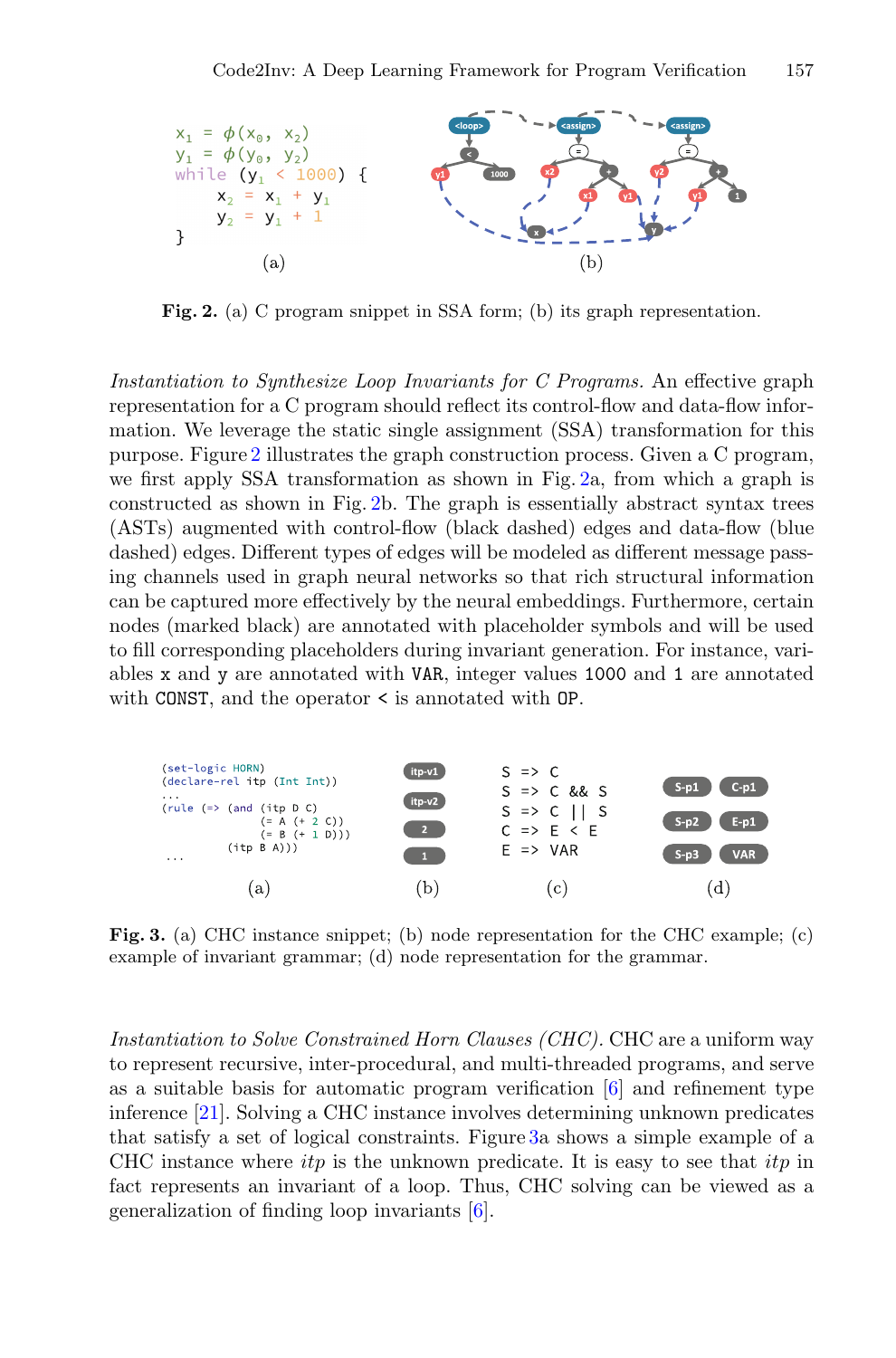Unlike C programs, which have explicit control-flow and data-flow information, a CHC instance is a set of *un-ordered* Horn rules. The graph construction for Horn rules is not as obvious as for C programs. Therefore, instead of deliberately constructing a graph that incorporates detailed domain-specific information, we use a *node representation*, which is a degenerate case of graph representation and requires only necessary nodes but no edges. Figure [3b](#page-6-1) shows the node representation for the CHC example from Fig. [3a](#page-6-1). The top two nodes are derived from the signature of unknown predicate itp and represent the first and the second arguments of itp. The bottom two nodes are constants extracted from the Horn rule. We empirically show that node representation works reasonably well. The downside of node representation is that no structural information is captured by the neural embeddings which in turn prevents the learned neural policy from generalizing to other structurally similar instances.

*Embedding Invariant Grammar.* Lastly, both instantiations must define the embedding of the invariant grammar. The grammar can be arbitrarily defined, and similar to CHCs, there is no obvious information such as control- or dataflow to leverage. Thus, we use node representation for the invariant grammar as well. Figure [3c](#page-6-1) and Fig. [3d](#page-6-1) shows an example of invariant grammar and its node representation, respectively. Each node in the graph represents either a terminal or a production rule for a non-terminal. Note that this representation does not prevent the neural policy from generalizing to similar instances as long as they share the same invariant grammar. This is feasible because the invariant grammar does not contain instance specific details, which are abstracted away by placeholder symbols like VAR, CONST, and OP.

## **4 Evaluation**

We first discuss the implementation, particularly the improvement over our previous prototype [\[30](#page-12-12)], and then evaluate our framework in a number of aspects, such as performance, transferability, flexibility, and naturalness.

**Implementation.** Code[2](#page-7-0)Inv<sup>2</sup> consists of a frontend, which converts an instance into a graph, and a backend, which maintains all neural components (i.e. neural embeddings and policy) and interacts with a checker. Our previous prototype has a very limited frontend based on CIL [\[24](#page-12-13)] and no notion of invariant grammar in the backend. We made significant improvements in both the frontend and the backend. We re-implemented the frontend for C programs based on Clang and implemented a new frontend for CHCs. We also re-implemented the backend to accept a configurable invariant grammar. Furthermore, we developed a standard graph format, which decouples the frontend and backend, and a clean interface between the backend and the checker. No changes are needed in the backend to support new instantiations.

**Evaluation Setup.** We evaluate both instantiations of Code2Inv by comparing each instantiation with corresponding state-of-the-art solvers. For the task of

<span id="page-7-0"></span> $^2$  Our artifacts are available on GitHub: [https://github.com/PL-ML/code2inv.](https://github.com/PL-ML/code2inv)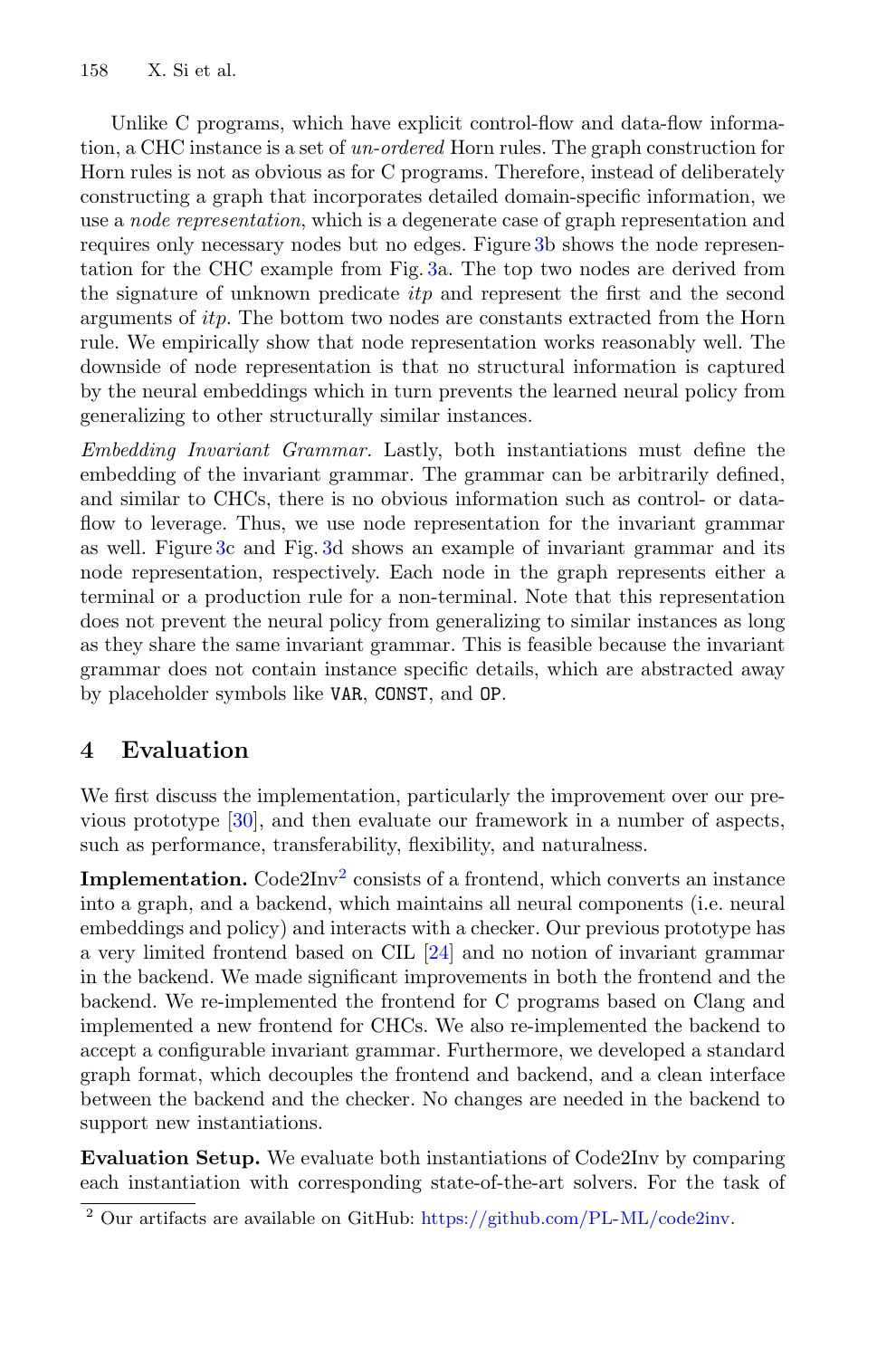synthesizing loop invariants for C programs, we use the same suite of benchmarks from our previous work [\[30](#page-12-12)], which consists of 133 C programs from SyGuS [\[2\]](#page-10-2). We compare Code2Inv with our previous specialized prototype and three other state-of-the-art verification tools: C2I [\[29](#page-12-3)], LoopInvGen [\[26\]](#page-12-2) and ICE-DT [\[10\]](#page-11-2). For the CHC solving task, we collect 120 CHC instances using SeaHorn [\[14](#page-11-15)] to reduce the C benchmark programs into CHCs.<sup>[3](#page-8-0)</sup> We compare Code2Inv with two state-of-the-art CHC solvers: Spacer [\[18](#page-11-16)], which is the default fixedpoint engine of Z3, and LinearyArbitrary [\[38](#page-12-4)]. We run all solvers on a single 2.4 GHz AMD CPU core up to 12 h and using up to 4 GB memory. Unless specified otherwise, Code2Inv is always initialized randomly, that is, untrained.

**Performance.** Given that both the hardware and the software environments could affect the absolute running time and that all solvers for loop invariant generation for C programs rely on the same underlying SMT engine, Z3 [\[23\]](#page-11-17), we compare the performance in terms of number of Z3 queries. We note that this is an imperfect metric but a relatively objective one that also highlights salient features of Code2Inv. Figure [4a](#page-8-1) shows the plot of verification cost (i.e. number of  $Z3$  queries) by each solver and the number of C programs successfully verified within the corresponding cost. Code2Inv significantly outperforms other state-of-the-art solvers in terms of verification cost and the general framework Code2Inv-G achieves performance comparable to (slightly better than) the previous specialized prototype Code2Inv-S.



<span id="page-8-1"></span>**Fig. 4.** (a) Comparison of Code2Inv with state-of-the-art solvers; (b) comparison between untrained model and pre-trained model.

**Transferability**. Another hallmark of Code2Inv is that, along with the desired loop invariant, it also learns a neural policy. To evaluate the performance benefits of the learned policy, we randomly perturb the C benchmark programs by various edits (e.g. renaming existing variables and injecting new variables and

<span id="page-8-0"></span><sup>3</sup> SeaHorn produces empty Horn rules on 13 (out of 133) C programs due to optimizations during VC generation that result in proving the assertions of interest.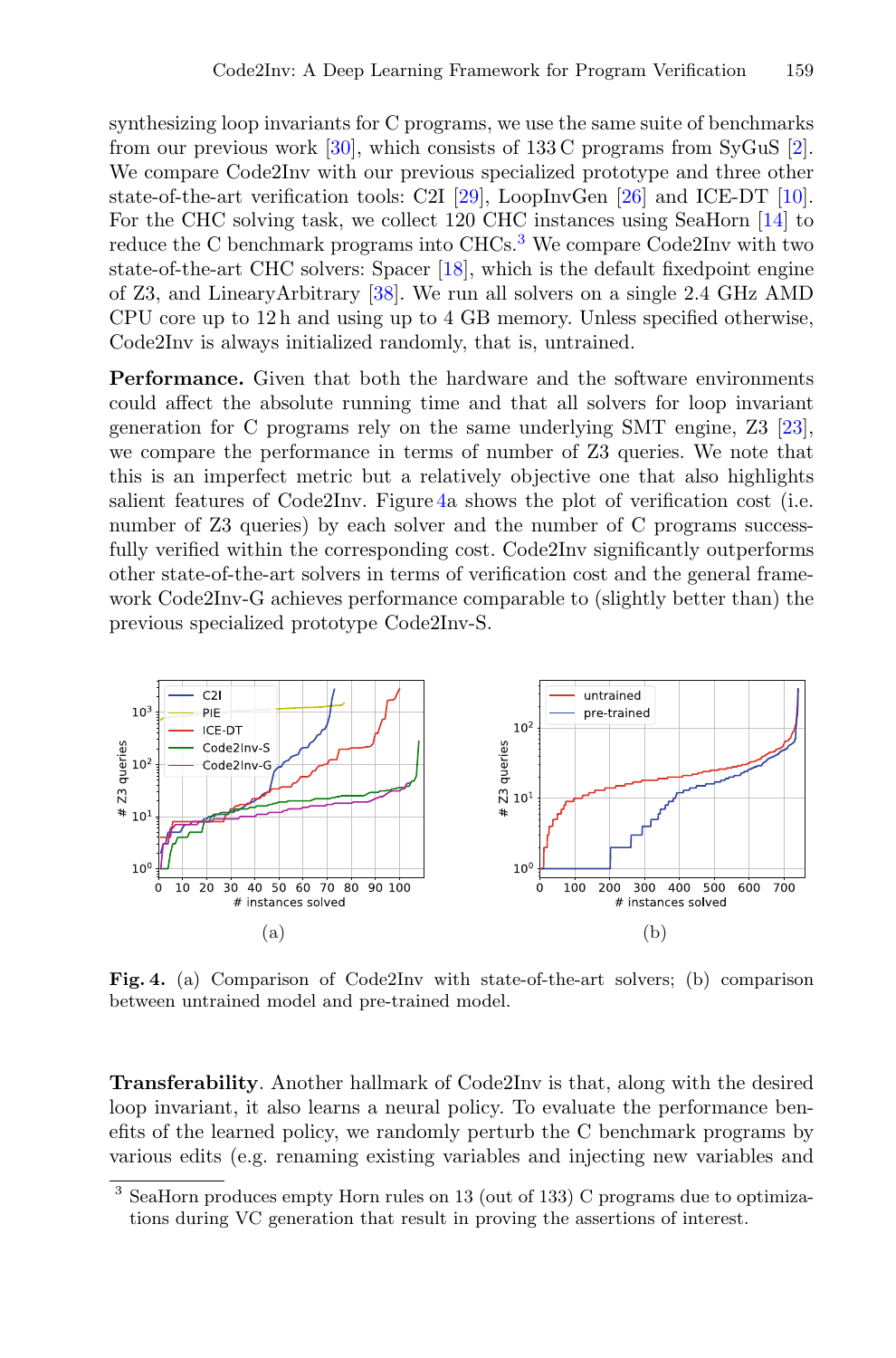statements). For each program, we obtain 100 variants, and use 90 for training and 10 for testing. Figure [4b](#page-8-1) shows the performance difference between the untrained model (i.e. initialized with random weights) and the pre-trained model (i.e. initialized with pre-trained weights). Our results indicate that the learned neural policy can be transferred to accelerate the search for loop invariants for similar programs. This is especially useful in the CI/CD setting [\[25\]](#page-12-5) where programs evolve incrementally and quick turnaround time is indispensable.

**Flexibility.** Code2Inv can be instantiated or extended in a very flexible manner. For one instance, with a simple frontend (e.g. node representation as discussed above), Code2Inv can be customized as a CHC solver. Our evaluation shows that, without any prior knowledge about Horn rules, Code2Inv can solve 94 (out of 120) CHC instances. Although it is not on a par with state-of-the-art CHC solvers Spacer and LinearArbitrary, which solve 112 and 118 instances, respectively, Code2Inv provides new insights for solving CHCs and could be further improved by better embeddings and reward design.

As another example, by simply adjusting the invariant grammar, Code2Inv is immediately ready for solving CHC tasks involving *non-linear* arithmetic. Our case study shows that Code2Inv successfully solves 5 (out of 7) non-linear instances we created<sup>[4](#page-9-0)</sup>, while both Spacer and LinearArbitrary failed to solve any of them. Tasks involving non-linear arithmetic are particularly challenging because the underlying checker is more likely to get stuck, and no feedback (e.g. counterexample) can be provided, which is critical for existing solvers like Spacer and LinearArbitrary to make progress. This highlights another strength of Code2Inv—even if the checker gets stuck, the learning process can still continue by simply assigning zero or negative reward.

| Solution found by Spacer:<br>(and (or (not $(\leq B 16)$ ) (not $(\geq A 8)$ ))<br>$(not (< = B 0))$<br>(or (not $(\leq B 2)$ ) $(\leq A 0)$ )<br>(or (not $(\leq B 4)$ ) (not $(\geq A 2)$ )<br>(or (not $(\leq B 6)$ ) (not $(\geq A 3)$ )<br>(or (not $(\leq B 8)$ ) (not $(\geq A 4)$ ))<br>(or (not $(\leq B 10)$ ) (not $(>= A 5)$ ))<br>(or (not $(\leq B 12)$ ) (not $(\geq A 6)$ ))<br>(or (not $(\leq B 14)$ ) (not $(\geq A 7))$ ))))) | Solution found by LinearArbitrary:<br>(or<br>(and true $!(V0<=-50)$<br>$V1<=5$ $((1*V0)+(-1*V1))<=-45$<br>$V1<=4$ $((((1*V0)+(-1*V1))<=-51)$<br>$:(V1<=2):(((1*V0)+(-1*V1))<=-50)$<br>$!(V1<=3) ((1*V0)+(1*V1))<=-40$<br>$\ldots$ // omitting other 4 similar (and $\ldots$ ) |
|---------------------------------------------------------------------------------------------------------------------------------------------------------------------------------------------------------------------------------------------------------------------------------------------------------------------------------------------------------------------------------------------------------------------------------------------------|-------------------------------------------------------------------------------------------------------------------------------------------------------------------------------------------------------------------------------------------------------------------------------|
| Code2Inv: $(\le v0 (- v1 v0))$                                                                                                                                                                                                                                                                                                                                                                                                                    | Code2Inv: (or $(< V0 (+ 0 0))$ $(> V1 V0)$ )                                                                                                                                                                                                                                  |
| (a) Spacer on add2.smt                                                                                                                                                                                                                                                                                                                                                                                                                            | (b) LinearArbitrary on 84.c.smt                                                                                                                                                                                                                                               |

<span id="page-9-1"></span>**Fig. 5.** Comparison of solution naturalness.

**Naturalness.** Our final case study concerns the naturalness of solutions. As illustrated in Fig. [5,](#page-9-1) solutions discovered by Code2Inv tend to be more natural, whereas Spacer and LinearArbitrary tend to find solutions that unnecessarily depend on constants from the given verification instance. Such *overfitted* solutions may become invalid when these constants change. Note that

<span id="page-9-0"></span><sup>4</sup> The non-linear instances we created are available in the artifact.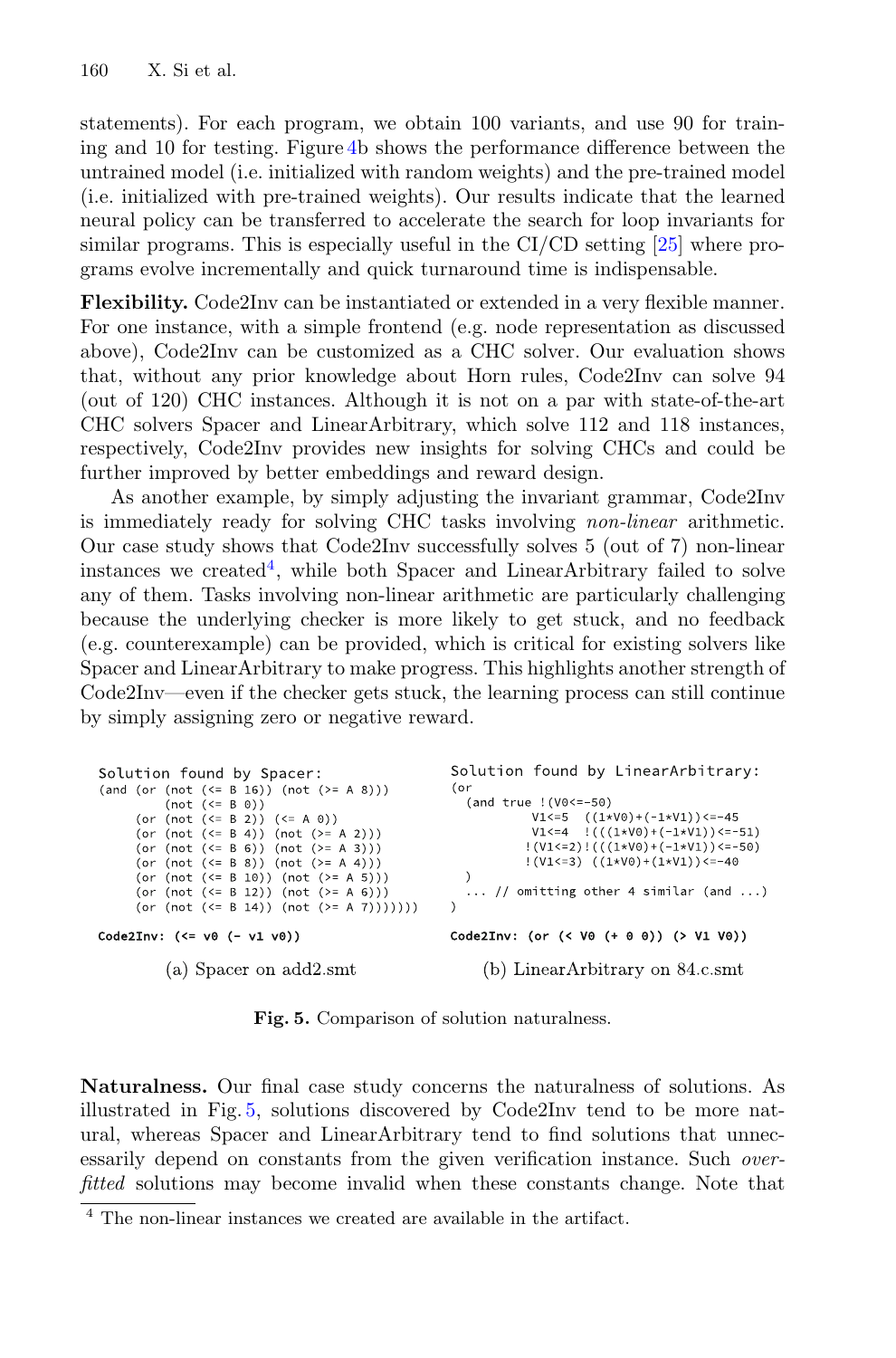expressions such as (+ 0 0) in Code2Inv's solutions can be eliminated by postprocessing simplification akin to peephole optimization in compilers. Alternatively, the reward mechanism in Code2Inv could incorporate a regularizer on the naturalness.

**Limitations.** Code2Inv does not support finding loop invariants for programs with multiple loops, function calls, or recursion. Code2Inv generally runs slower compared to other contemporary approaches. Specifically, 90% of the solved C instances took 2 h or less, and the rest could take up to 12 hours to solve. This could be improved upon by leveraging GPUs, developing more efficient training algorithms, or leveraging templates [\[27](#page-12-14)].

## **5 Conclusion**

We presented a framework Code2Inv which automatically learns invariants (or more generally unknown predicates) by interacting with a proof checker. Code2Inv is a general and learnable tool for solving many different verification tasks and can be flexibly configured with a grammar and a graph constructor. We compared its performance with state-of-the-art solvers for both C programs and CHC formulae, and showed that it can adapt to different types of inputs with minor changes. We also showed, by simply varying the input grammar, how it can tackle non-linear invariant problems which other solvers are not equipped to work with, while still giving results that are relatively natural to read.

**Acknowledgements.** We thank the reviewers for insightful comments. We thank Elizabeth Dinella, Pardis Pashakhanloo, and Halley Young for feedback on improving the paper. This research was supported by grants from NSF  $(\text{\#1836936}$  and  $\text{\#1836822})$ , ONR (#N00014-18-1-2021), AFRL (#FA8750-20-2-0501), and Facebook.

### **References**

- <span id="page-10-3"></span>1. Allamanis, M., Brockschmidt, M., Khademi, M.: Learning to represent programs with graphs. In: Proceedings of the International Conference on Learning Representations (ICLR) (2018)
- <span id="page-10-2"></span>2. Alur, R., et al.: Syntax-guided synthesis. In: Proceedings of Formal Methods in Computer-Aided Design (FMCAD) (2013)
- <span id="page-10-0"></span>3. Alur, R., Radhakrishna, A., Udupa, A.: Scaling enumerative program synthesis via divide and conquer. In: Legay, A., Margaria, T. (eds.) TACAS 2017. LNCS, vol. 10205, pp. 319–336. Springer, Heidelberg (2017). [https://doi.org/10.1007/978-3-](https://doi.org/10.1007/978-3-662-54577-5_18) [662-54577-5](https://doi.org/10.1007/978-3-662-54577-5_18) 18
- <span id="page-10-1"></span>4. Alur, R., Singh, R., Fisman, D., Solar-Lezama, A.: Search-based program synthesis. Commun. ACM **61**(12), 84–93 (2018)
- <span id="page-10-4"></span>5. Bahdanau, D., Cho, K., Bengio, Y.: Neural machine translation by jointly learning to align and translate. In: Proceedings of the International Conference on Learning Representations (ICLR) (2015)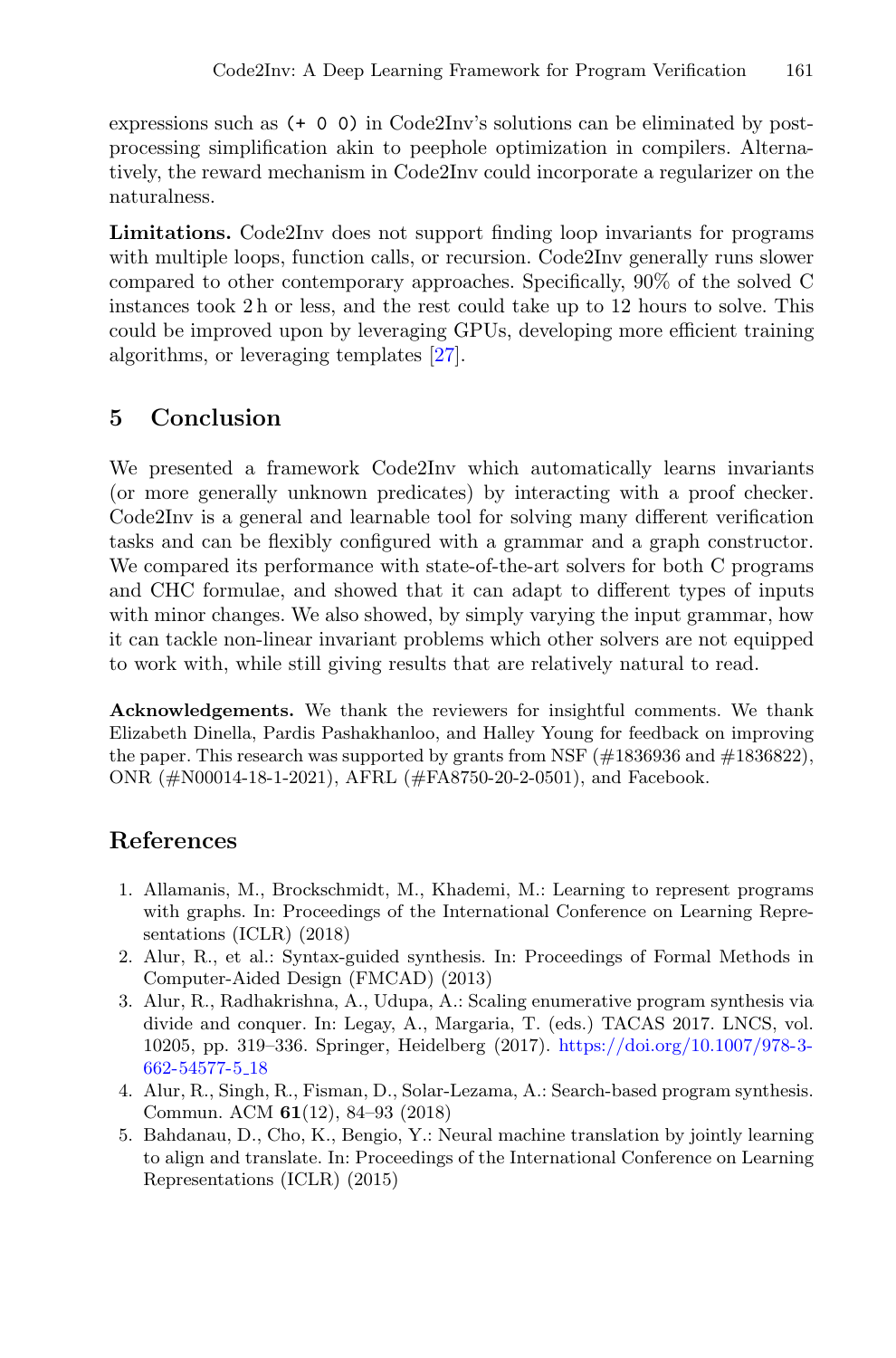- <span id="page-11-13"></span>6. Bjørner, N., Gurfinkel, A., McMillan, K., Rybalchenko, A.: Horn clause solvers for program verification. In: Beklemishev, L.D., Blass, A., Dershowitz, N., Finkbeiner, B., Schulte, W. (eds.) Fields of Logic and Computation II. LNCS, vol. 9300, pp. 24–51. Springer, Cham (2015). [https://doi.org/10.1007/978-3-319-23534-9](https://doi.org/10.1007/978-3-319-23534-9_2) 2
- <span id="page-11-10"></span>7. Chung, J., Gülçehre, C., Cho, K., Bengio, Y.: Empirical evaluation of gated recurrent neural networks on sequence modeling. CoRR abs/1412.3555 (2014)
- <span id="page-11-5"></span>8. Dai, H., Dai, B., Song, L.: Discriminative embeddings of latent variable models for structured data. In: Proceedings of the International Conference on Machine Learning (ICML) (2016)
- <span id="page-11-1"></span>9. Garg, P., Löding, C., Madhusudan, P., Neider, D.: ICE: a robust framework for learning invariants. In: Biere, A., Bloem, R. (eds.) CAV 2014. LNCS, vol. 8559, pp. 69–87. Springer, Cham (2014). [https://doi.org/10.1007/978-3-319-](https://doi.org/10.1007/978-3-319-08867-9_5) [08867-9](https://doi.org/10.1007/978-3-319-08867-9_5) 5
- <span id="page-11-2"></span>10. Garg, P., Neider, D., Madhusudan, P., Roth, D.: Learning invariants using decision trees and implication counterexamples. In: Proceedings of the ACM Symposium on Principles of Programming Languages (POPL) (2016)
- <span id="page-11-6"></span>11. Gilmer, J., Schoenholz, S.S., Riley, P.F., Vinyals, O., Dahl, G.E.: Neural message passing for quantum chemistry. In: Proceedings of the International Conference on Machine Learning (ICML), pp. 1263–1272 (2017)
- <span id="page-11-11"></span>12. Graves, A., Wayne, G., Danihelka, I.: Neural turing machines. CoRR abs/1410.5401 (2014)
- <span id="page-11-12"></span>13. Grefenstette, E., Hermann, K.M., Suleyman, M., Blunsom, P.: Learning to transduce with unbounded memory. In: Proceedings of the Conference on Neural Information Processing Systems (NIPS), pp. 1828–1836 (2015)
- <span id="page-11-15"></span>14. Gurfinkel, A., Kahsai, T., Komuravelli, A., Navas, J.A.: The SeaHorn verification framework. In: Kroening, D., Păsăreanu, C.S. (eds.) CAV 2015. LNCS, vol. 9206. pp. 343–361. Springer, Cham (2015). [https://doi.org/10.1007/978-3-319-21690-](https://doi.org/10.1007/978-3-319-21690-4_20) 4 [20](https://doi.org/10.1007/978-3-319-21690-4_20)
- <span id="page-11-3"></span>15. Heo, K., Raghothaman, M., Si, X., Naik, M.: Continuously reasoning about programs using differential Bayesian inference. In: Proceedings of the ACM Conference on Programming Language Design and Implementation (PLDI) (2019)
- <span id="page-11-9"></span>16. Hochreiter, S., Schmidhuber, J.: Long short-term memory. Neural Comput. **9**(8), 1735–1780 (1997)
- <span id="page-11-0"></span>17. Jha, S., Gulwani, S., Seshia, S.A., Tiwari, A.: Oracle-guided component-based program synthesis. In: Proceedings of the 32nd ACM/IEEE International Conference on Software Engineering (2010)
- <span id="page-11-16"></span>18. Komuravelli, A., Gurfinkel, A., Chaki, S.: SMT-based model checking for recursive programs. Formal Methods Syst. Des. **48**(3), 175–205 (2016)
- <span id="page-11-7"></span>19. Li, Y., Tarlow, D., Brockschmidt, M., Zemel, R.: Gated graph sequence neural networks. arXiv preprint [arXiv:1511.05493](http://arxiv.org/abs/1511.05493) (2015)
- <span id="page-11-4"></span>20. Logozzo, F., Lahiri, S.K., Fähndrich, M., Blackshear, S.: Verification modulo versions: towards usable verification. In: Proceedings of the ACM Conference on Programming Language Design and Implementation (PLDI) (2014)
- <span id="page-11-14"></span>21. McMillan, K.L., Rybalchenko, A.: Solving constrained horn clauses using interpolation. Technical report MSR-TR-2013-6 (2013)
- <span id="page-11-8"></span>22. Mnih, V., et al.: Human-level control through deep reinforcement learning. Nature **518**(7540), 529–533 (2015)
- <span id="page-11-17"></span>23. de Moura, L., Bjørner, N.: Z3: an efficient SMT solver. In: Ramakrishnan, C.R., Rehof, J. (eds.) TACAS 2008. LNCS, vol. 4963, pp. 337–340. Springer, Heidelberg (2008). [https://doi.org/10.1007/978-3-540-78800-3](https://doi.org/10.1007/978-3-540-78800-3_24) 24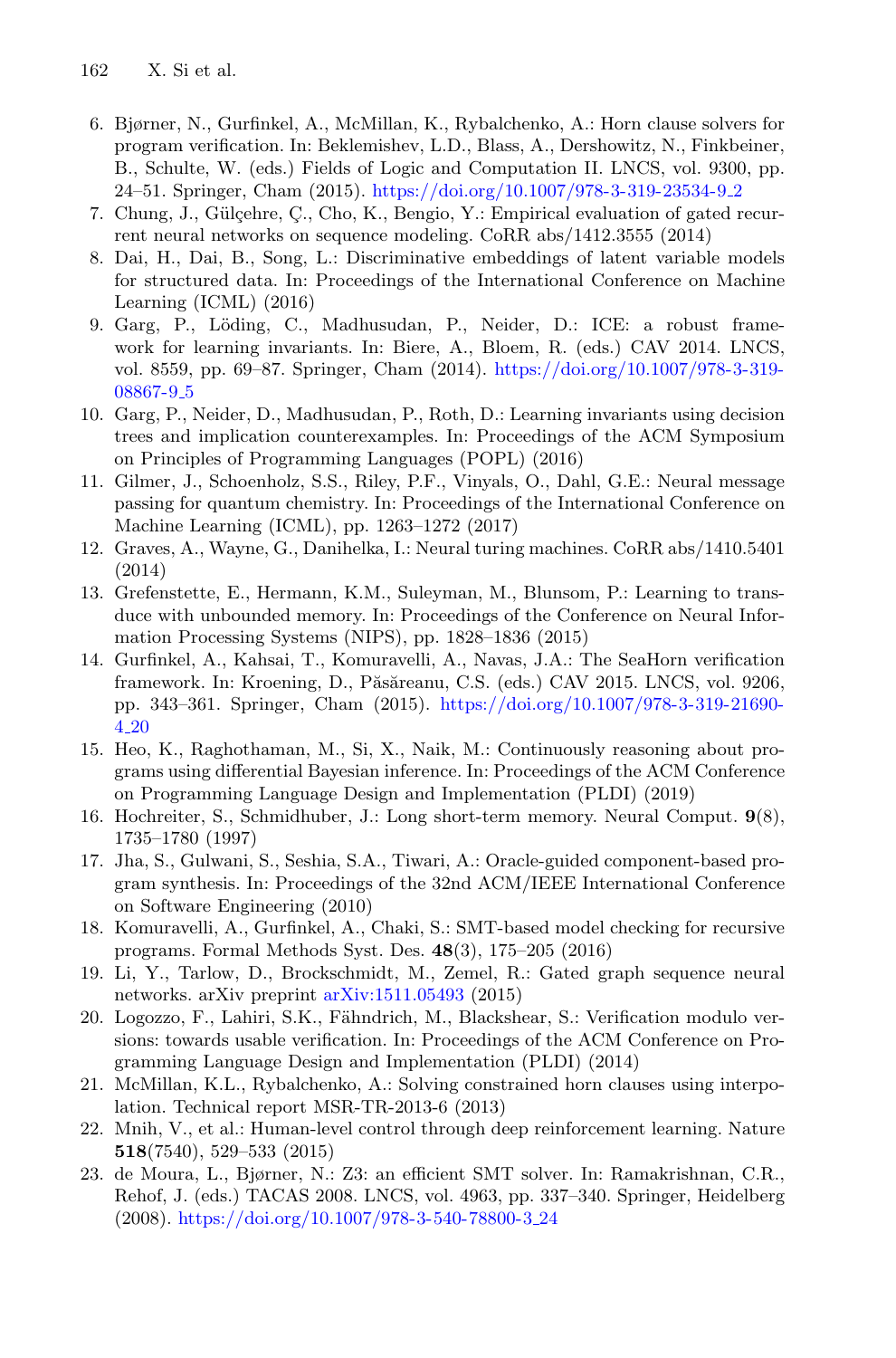- <span id="page-12-13"></span>24. Necula, G.C., McPeak, S., Rahul, S.P., Weimer, W.: CIL: intermediate language and tools for analysis and transformation of C programs. In: Horspool, R.N. (ed.) CC 2002. LNCS, vol. 2304, pp. 213–228. Springer, Heidelberg (2002). [https://doi.](https://doi.org/10.1007/3-540-45937-5_16) [org/10.1007/3-540-45937-5](https://doi.org/10.1007/3-540-45937-5_16) 16
- <span id="page-12-5"></span>25. O'Hearn, P.: Continuous reasoning: scaling the impact of formal methods. In: Proceedings of the Annual ACM/IEEE Symposium on Logic in Computer Science (LICS) (2018)
- <span id="page-12-2"></span>26. Padhi, S., Sharma, R., Millstein, T.: Data-driven precondition inference with learned features. In: Proceedings of the ACM Conference on Programming Language Design and Implementation (PLDI) (2016)
- <span id="page-12-14"></span>27. Ryan, G., Wong, J., Yao, J., Gu, R., Jana, S.: CLN2INV: learning loop invariants with continuous logic networks. In: Proceedings of the International Conference on Learning Representations (ICLR) (2020)
- <span id="page-12-6"></span>28. Scarselli, F., Gori, M., Tsoi, A.C., Hagenbuchner, M., Monfardini, G.: The graph neural network model. IEEE Trans. Neural Networks **20**(1), 61–80 (2009)
- <span id="page-12-3"></span>29. Sharma, R., Aiken, A.: From invariant checking to invariant inference using randomized search. In: Biere, A., Bloem, R. (eds.) CAV 2014. LNCS, vol. 8559, pp. 88–105. Springer, Cham (2014). [https://doi.org/10.1007/978-3-319-08867-9](https://doi.org/10.1007/978-3-319-08867-9_6) 6
- <span id="page-12-12"></span>30. Si, X., Dai, H., Raghothaman, M., Naik, M., Song, L.: Learning loop invariants for program verification. In: Proceedings of the Conference on Neural Information Processing Systems (NIPS) (2018)
- <span id="page-12-0"></span>31. Solar-Lezama, A., Tancau, L., Bodik, R., Saraswat, V., Seshia, S.: Combinatorial sketching for finite programs. In: Proceedings of Architectural Support for Programming Languages and Operating Systems (ASPLOS) (2006)
- <span id="page-12-1"></span>32. Srivastava, S., Gulwani, S., Foster, J.S.: From program verification to program synthesis. In: Proceedings of the ACM Symposium on Principles of Programming Languages (POPL) (2010)
- <span id="page-12-11"></span>33. Sukhbaatar, S., Weston, J., Fergus, R., et al.: End-to-end memory networks. In: Proceedings of the Conference on Neural Information Processing Systems (NIPS) (2015)
- <span id="page-12-7"></span>34. Sutton, R.S., Barto, A.G.: Reinforcement Learning - An Introduction. MIT Press, Adaptive computation and machine learning (1998)
- <span id="page-12-8"></span>35. Tai, K.S., Socher, R., Manning, C.D.: Improved semantic representations from treestructured long short-term memory networks. In: Proceedings of the Association for Computational Linguistics (ACL) (2015)
- <span id="page-12-9"></span>36. Xu, K., Hu, W., Leskovec, J., Jegelka, S.: How powerful are graph neural networks? In: Proceedings of the International Conference on Learning Representations (ICLR) (2019)
- <span id="page-12-10"></span>37. Ying, R., et al.: Hierarchical graph representation learning with differentiable pooling. In: Proceedings of the Conference on Neural Information Processing Systems (NIPS) (2018)
- <span id="page-12-4"></span>38. Zhu, H., Magill, S., Jagannathan, S.: A data-driven CHC solver. In: Proceedings of the ACM Conference on Programming Language Design and Implementation (PLDI) (2018)